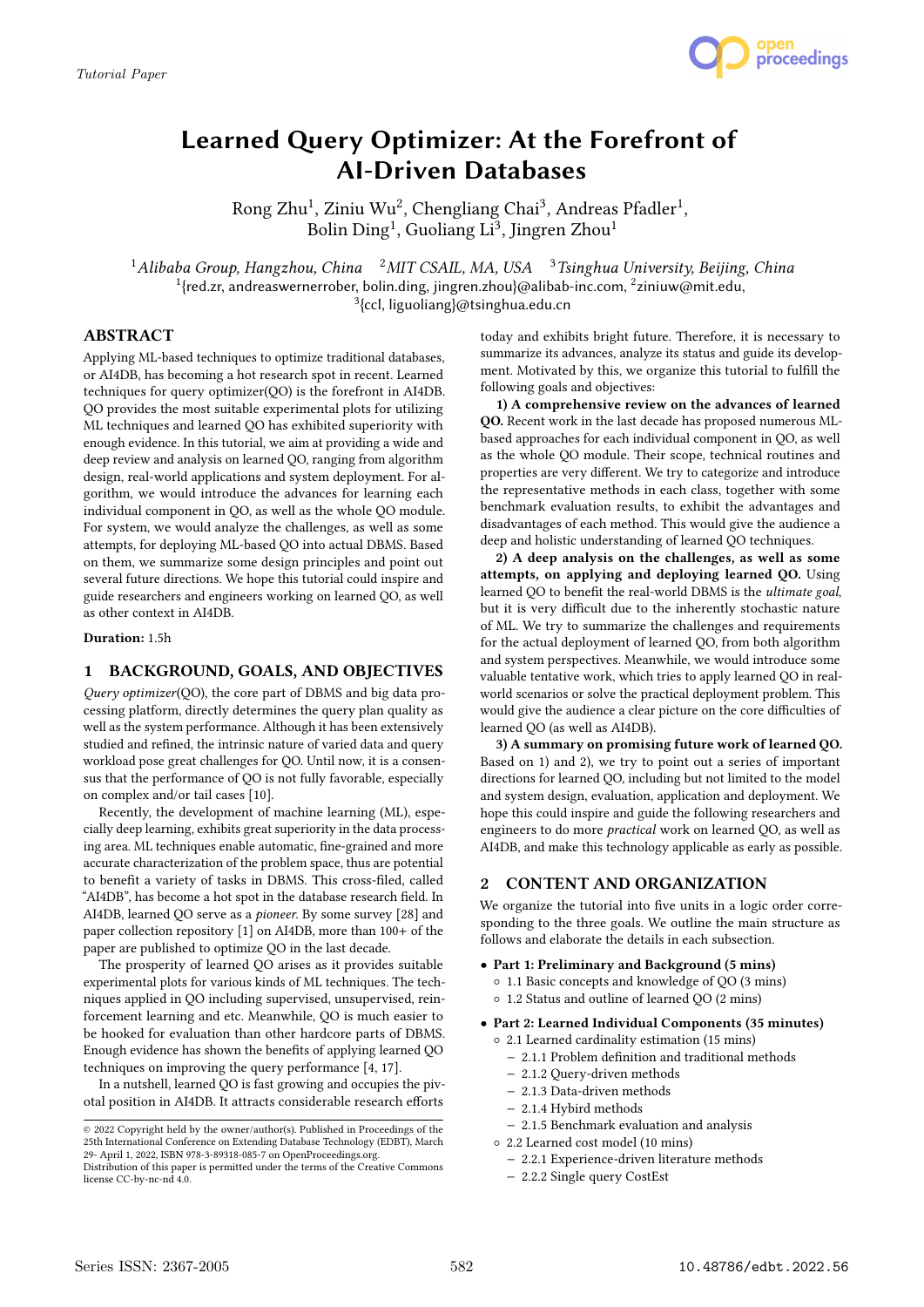- − 2.2.3 Concurrent query CostEst
- 2.3 Learned join order search (7 mins)
	- − 2.3.1 Problem formulation and existing methods
	- − 2.3.2 Offline learning methods
	- − 2.3.3 Online learning methods
- 2.4 Summary (3 mins)
- Part 3: Learned Whole QO Module (20 minutes):
	- 3.1 End-to-end learned QO: NEO [11] (5 mins)
	- 3.2 Learn to steer QO: BAO [10] (5 mins)
	- 3.3 One model for all: MTMLF [24] (5 mins)
	- 3.4 Comparison and analysis (5 mins)
- Part 4: Applications and deployment (25 minutes): ◦ 4.1 Application case studies of learned QO (10 mins)
	- − 4.1.1 Learned cost model for SCOPE [15]
		- − 4.1.2 Learn to steer SCOPE [12]
	- 4.2 Challenges of actual deployment (5 mins)
	- 4.3 Start-up system for deployment: Baihe [14] (10 mins)
- Part 5: Summary and Future Works (5 minutes):
	- 5.1 Summary (2 mins)
	- 5.2 Future work (3 mins)

## 2.1 Preliminary and Background

QO plays a significant role in DBMS. In this tutorial, we focus on the seminar structure of QO, such as PostgreSQL and Calcite, follows the volcano framework [3] shown in Figure 1. On a high level, the QO module is composed of three components, namely cardinality estimation (CardEst), cost estimation (CostEst) and join order search (JoinSel). It provides ample room for using ML techniques. These work covers different aspects: from ML models to benchmark evaluation; from system design to applications; from individually learned component to the whole QO module; from unsupervised/supervised models to reinforcement learning policies; and from statistical models to deep models. We try to carefully organize them and provide some in-depth insights.

#### 2.2 Learned Individual Components

In this part, we first introduce the ML-based advances in each component(CardEst, CostEst and JoinSel), and then analyze their relations to give some future work suggestions.

2.2.1 Learned Cardinality Estimation. Given the data D and query Q, CardEst methods build a sketch-based synopses using their information to estimate the number of tuples in D satisfying Q. Traditional CardEst methods mainly utilize one or multi-dimensional histogram or various sampling techniques. ML-based CardEst explore more technical routines, which could be categorized into the three main classes as follows:

1) Query-driven methods learn supervised models directly mapping featurized query to its cardinality. The representative work includes: a) MSCN [7] built upon the multi-set deep convolutional network; b) LW-XGB and LW-NN [2] using gradient boosted trees and neural networks with the lightweight regression model; and c) Fauce [9] using ensembles of deep neural networks.

2) Data-driven methods learn unsupervised models of the data distribution, then the probability (cardinality) of any query could be computed. The main modeling tools and the corresponding CardEst methods include: a) NeuroCard [25] using deep autoregression; b) BayesNet [19] and BayesCard [23] using traditional or revitalized Bayesian networks; c) DeepDB [6] using sum-product networks; and d) FLAT [30] using FSPNs.



Figure 1: Architecture of Query Optimizer.

3) Hybird methods utilize statistical models as well as data and/or query distributions: a) [22] learns a statistical estimator of cardinality from samples drawn from synthetic data and workload; b) Flowloss [13] learns cardinality considering the importance of each sub-query; and c) GLUE [31] proposes a general framework merging single table estimation results produced by any method to predict join query size.

Besides these CardEst methods, some benchmarks [4, 17, 21] are proposed for comprehensively evaluation. By summarizing their results, we could clearly understand the pros and cons of each ML-based CardEst method and when (and how much) it could improve the QO performance.

2.2.2 Learned Cost Model. Let  $P$  be a physical plan for the query  $Q$ . Based on  $Q$ 's cardinality and  $P$ 's operators, CostEst returns a cost value to predict its execution time. Traditional cost models are rule based, driven by experience. Learned cost model can be categorized into two classes as follows:

1) Single query CostEst. In fact, we can directly leverage learned cardinality for cost estimation, but this leads to accumutative errors. [16] proposed an end-to-end method that uses TreeLSTM to encode the queries and learns from previous examples, so as to directly output the cost.

2) Concurrent queries CostEst. CostEst over concurrent queries is non-trivial because it is rather hard to capture the correlations between different queries. GPredictor [29] utilizes the graph neural network to capture the query relationships and estimate the query perofrmance accurately. Prestroid [27] leverages the tree convolution based approach to estimate the concurrent query performance in a cloud environment.

2.2.3 Learned Join Order Search. The JoinSel enumerates all candidate plans in the search space to find a near-optimal plan with the minimum estimated cost. Traditional approaches typically explore the search space using some pruning rules, which are efficient but may miss good plans. ML-based methods could learn from history and overcome the bias in the estimated cost. They could be mainly categorized into two classes as follows:

1) Offline learning methods learn from the previous queries to improve the performance of future ones. DQ [5] and ReJoin [8] are proposed to use neural network and reinforcement learning to optimize the join orders, but the simple neural architecture limits their learning ability. Hence, RTOS [26] proposes a model that utilizes the TreeLSTM to represent the join state, so as to better capture join tree structure.

2) Online learning methods learn a join order through adaptive query processing, which can change the order even during the execution of queries. Eddy-RL [20] models the query execution as a reinforcement learning problem and automatically learn how to adjust the join order during execution using Q-learning. SkinnerDB [18] optimizes the join order on the fly with the help of a Monte-Carlo tree search based approach, where different join orders are tried in each time slice.

2.2.4 **Summary**. Finally, we analyze the roles and importance. Based on this, we give some future research suggestions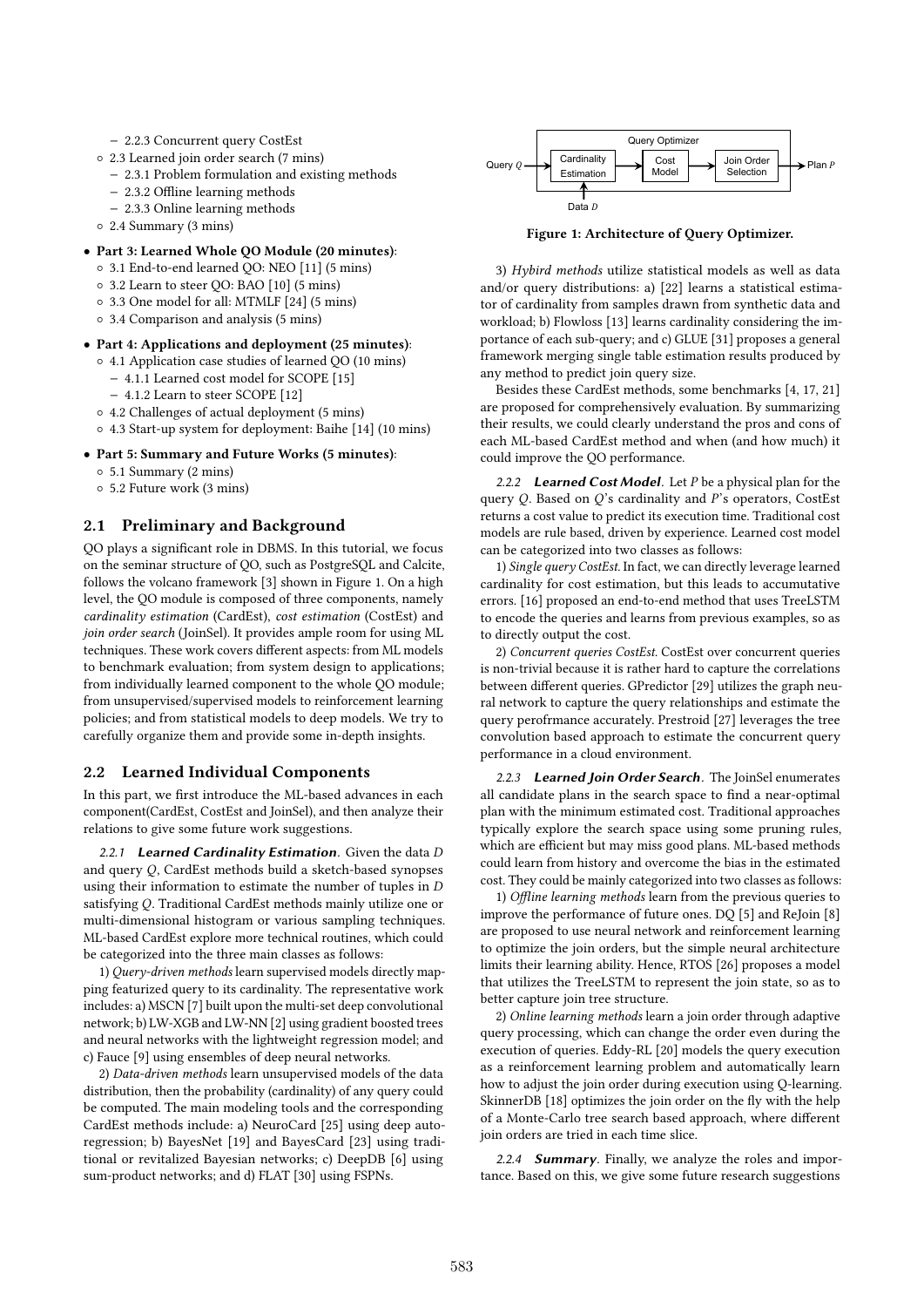on: 1) how to design practical ML-based methods for each component; and 2) how to coordinate them together to optimize the end-to-end performance.

#### 2.3 Learning the Whole QO Module

In this part, we first introduce three representative work following different technique routines to optimize the whole QO module, and then make a comparison and analysis.

2.3.1 End-to-end learned QO: NEO [11]. It replace each component in the traditional QO to be the first end-to-end learned system. Specifically, a value network is learned, upon featurized queries and data statistical, to predict the execution time of any query plan, which replaces CardEst and CostEst. A DNN-guided learned best-first search strategy is utilized to replace the dynamic programming based plan enumeration in JoinSel. Meanwhile, NEO use RL to evolve its experience during execution.

2.3.2 Learn to steer QO: BAO [10]. It regards the original QO as a black-box but learn to provide per-query optimization hints. Specifically, for each query and each possible hint set (i.e., disable or enable some join/scan operations), the original QO would generate a candidate plan. BAO learns a predictive model on the execution time of each plan, and returns the plan with minimum predicted latency. By this way, BAO make minimal changes of the existing QO and is more flexible to data, schema and query workload updates.

2.3.3 One model for all: MTMLF [24]. This is more of a vision work considering how ML could help for the multiple tasks in QO. It provides a new perspective on classifying knowledge that ML models trying to comprehend. A pre-trained model is learned to represent shared knowledge across data and tasks, which would be fine-tuned for a specific data. Upon it, several small models are learned together using multi-task learning for each task, i.e., CardEst, CostEst and JoinSel, respectively.

2.3.4 Comparison and analysis. First, we conceptually compare the architecture difference of the three work. Based on this, we analyze their success and shortcomings in terms of different aspects: training cost, integration hardness, transferability, generality, update speed and etc. Later, we verify our claims using benchmark experimental results. Finally, we summarize some key insights on the design choices of learned QO systems and provide some valuable suggestions for the future work.

#### 2.4 Applications and Deployment

In this part, we move from designing to applying and deploying learned QO in real-world scenarios. We first introduce some specific case studying of applying learned QO in the industry production environments. Then, we stand on the more general view to analyze the challenges of deploying learned QO in actual DBMS. After that, we introduce a start-up work trying to mitigate this gap with a demonstration.

2.4.1 Application case studies of learned QO. We introduce two works on applying learned QO in the Microsoft SCOPE:

1) [15] tries to learn accurate cost models for big data systems and integrate them within the original QO. It analyzes the workload patterns to learn a large number of individual cost models and combine them together to achieve high accuracy and coverage over a long period. Meanwhile, the models are integrated into the Cascade-style QO of SCOPE and exhibit the superiority.

2) [12] applies BAO's idea to steer SCOPE's QO. It tries to bridge the gaps between the research assumptions and industry scenarios. Specifically, a rule signature method is proposed to

collect a small number of configuration hints that could be tuned to optimize per-query performance. Based on this, an in-depth evaluation is done on petabyte-scale big data and 150k daily jobs.

2.4.2 Challenges of actual deployment. Most prior research has been justified on numerical experiments outside of real systems, there has been a striking absence of work focusing on the practical deployment of learned QO inside real world systems. In this part we would discuss challenges, as well as concrete requirements and design patterns, for learned QO deployment.

First, the inherently stochastic nature of ML appears to be at odds with the rock-solid, stable and deterministic requirements of DB systems. ML models may produce results with unpredictable error bounds and their generalization ability may fail catastrophically on different data.

Second, failures of ML models may not be readily detectable, since they might only be visible through a change in some numerical value rather than a concrete and meaningful error message.

Third, ML model training is very specific. It requires close supervision by experts to tune optimizers, hyper-parameters and termination criteria. Hence, it is very difficult to integrate automated training procedures into a DB system as maintaining simple rules and statistical information.

2.4.3 A start-up system for deployment: Baihe [14]. We develop the Baihe, a general framework developed for integrating ML models into a relational DB systems. Its fundamental architecture provides a blueprint for deploying learned QO, as well as other modules in AI4DB. Baihe will be made open source before the start of the tutorial.

Baihe is developed upon PostgreSQL, a widely used and extensible DBMS. We would present a quick overview of Baihe's design principle, a detailed description on its architecture and them perform a live demo showing how Baihe can be used to quickly develop and deploy a query latency prediction module for PostgreSQL. Afterwards, we will briefly discuss how Baihe can be used in other contexts related to learned QO.

#### 2.5 Summary and Future Work

We summarize the status, including both advances and problems for learned QO. We target at putting forward the learned QO technology applicable as early as possible. Thus, we outline several future directions for this. First is on the design principles and evaluation metrics for each learned component and better models considering the role of each in the QO module. Second is on how to consider QO as a whole upon which the possible new routines for learned QO can be designed. Third is about the deployment of such AI-aided components in real database systems as well as algorithm-system co-design. Forth is on how to transfer the learned QO techniques to other fields in AI4DB.

## 3 TUTORIAL INFORMATION

Intended Audience. We target to attract audience from three fields:

1) DB and system researchers who are interested in designing AI-driven databases. This tutorial would give them a comprehensive picture and provide guidelines for their future work.

2) ML researchers who are interested in finding ML applications in system-related fields. This tutorial would educate them the requirements of the DB scenarios and guide them to design and optimize ML models.

3) System engineers who are now using ML techniques in real-world industry data processing systems. This tutorial would